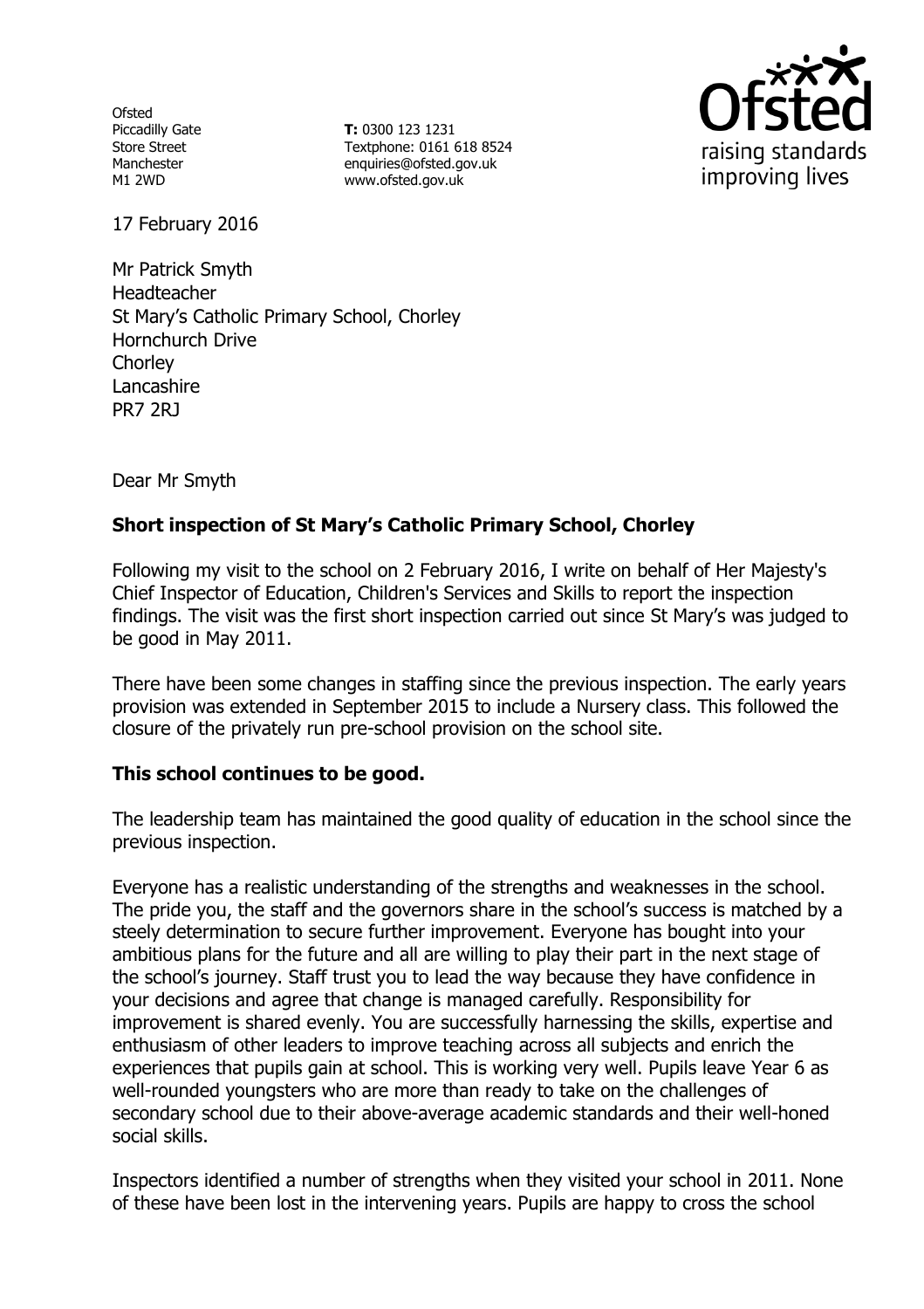

threshold each day because they feel safe, trust their teachers and enjoy their learning. This is reflected in their regular attendance and good levels of punctuality. Few pupils miss out on school and attendance rates are above average for all groups. Pupils' eagerness to learn, their excellent manners and the warm relationships they share with adults underpin their good behaviour in lessons and around the school. Pupils continue to benefit from a rich and varied curriculum, which gives everyone a chance to excel. Classrooms are alive with pupils' success in subjects such as history, science and art. The excellent models created by Year 3 pupils to recreate village life in the Stone Age era is just one example of the lively learning opportunities that pupils face each and every day. The marked increase in the number of pupils participating in sport-related activities clearly signals your success in improving the quality of physical education offered at St Mary's. This reflects the good use of the primary school sport funding.

The previous inspection identified some shortcomings in teaching. You wasted no time in tackling this weakness. Teaching is stronger than at the previous inspection because you use all of the external support available to constantly refresh teachers' skills. Agreed ways of working are followed to the letter. All teachers keep to the whole-school policy when marking pupils' work and everyone is following the new system for teaching mathematics. New teachers are brought up to speed quickly so that pupils have a smooth journey as they move from class to class. Teachers are effective in capturing pupils' interests through exciting activities. Their good subject knowledge means that they introduce new learning well, ask probing questions and are adept at unpicking any muddled thinking. They use mathematical resources effectively to help pupils understand new ideas. Pupils are full of praise for their teachers and are happy with all that St Mary's has to offer.

The parents I chatted to at the start and end of the school day were overwhelmingly positive about all aspects of the school. The responses to Parent View and the free texts comments written by some parents mostly confirm these findings. Almost all parents would recommend the school to others.

## **Safeguarding is effective.**

The leadership team has ensured that all safeguarding arrangements are fit for purpose and that records are detailed and of high quality.

You and the governing body keep abreast of all safeguarding requirements and ensure that these are met in full. Policies and procedures are detailed and up to date. School staff receive frequent and relevant training. This means that they are well equipped to spot, and report, any signs of potential harm to the pupils in their care. Your records show that concerns are taken seriously and followed up rigorously to ensure that pupils are free to flourish. You seek and act on advice and you use a range of external services, including the police and social services, to help support pupils and their families. You keep a close eye on pupils' behaviour. Poor behaviour and any alleged incidents of bullying are recorded and followed up with appropriate actions. This documentation shows that behaviour is improving over time and bullying is a rare occurrence. All of the adults who work at, or visit, your school are checked thoroughly to make sure that they do not pose any risk to pupils at St Mary's.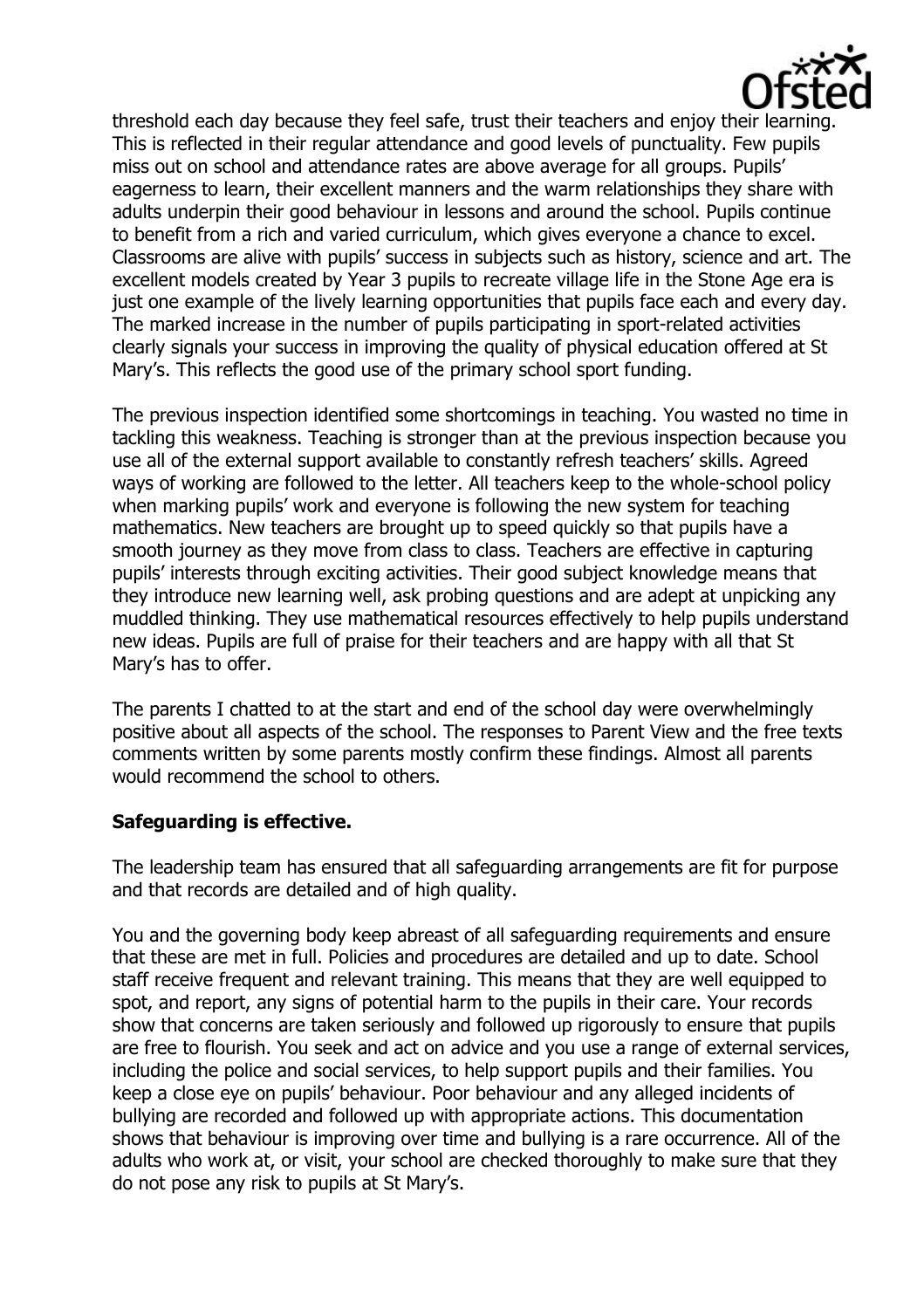

The pupils I spoke to during the day and those who completed the online survey all say that they feel safe at school. Pupils told me they have no concerns about being bullied or being called hurtful names because this type of behaviour is very rare. They have a great deal of confidence in the adults around them to keep them safe, to listen to their concerns and to take action to resolve any issues. Almost all of the parents who shared their views agree that pupils are safe and free from bullying. Pupils are gaining the skills to keep themselves safe because this is an integral part of the school's curriculum. They have a good understanding of how to avoid risk when using the internet because teachers use real-life stories to help pupils understand the potential risk of forming online friendships with strangers.

## **Inspection findings**

- You keep a close check on the work of the school and use this information well to identify any weaknesses. Consequently, my findings held little in the way of surprise to you or the governors. You know what needs to improve. Your carefully crafted action plan shows that work is already underway to strengthen pupils' achievement in phonics (the sounds that letters make) and mathematics.
- Governors know the school well because they have a good grasp of data, they visit the school frequently and they are not afraid to ask challenging questions. Their work in championing the achievement of disadvantaged pupils is particularly noteworthy. Their close attention to the progress and attendance of this group is going a long way in eroding achievement gaps. Governors are keen to improve along with the rest of the school. They review their effectiveness regularly to make sure that they are fulfilling their role and adding value to the leadership team.
- Recent changes in the early years, including the establishment of a Nursery class, is strengthening the effectiveness of this area of the school. Children get off to a flying start during their time in Nursery and Reception. Strong teaching means that children gain a firm foundation for future success. They are attentive listeners, willing speakers and more than able to work on their own or with their friends. The early years fosters a love of learning which promotes children's positive attitudes to school. They are well prepared for Year 1. In 2015, three quarters of the Reception class reached a good level of development and almost one third were working beyond the levels expected for their age.
- **Pupils build on their strong starting points in reading and mathematics in Key** Stage 1. Most make strong progress in these subjects by the time they leave Year 2. Their gains in writing are not as marked. However, progress is sometimes limited in this area of the school. This is because expectations of what pupils know and can do are not always high enough and not all pupils are challenged to do their very best.
- **Pupils' success in the Year 1 phonics check dipped last year. However, this is not** the start of a worrying decline. You have learnt from your mistakes and put rigorous steps into place to make sure this does not happen again. Phonics is taught well across the school because sessions are carefully organised, adults have been suitably trained and everyone follows the whole-school system closely. Teaching sessions are lively. They are particularly effective in helping children and pupils to form letters, know how to break up the sounds in new words and understand common spelling patterns.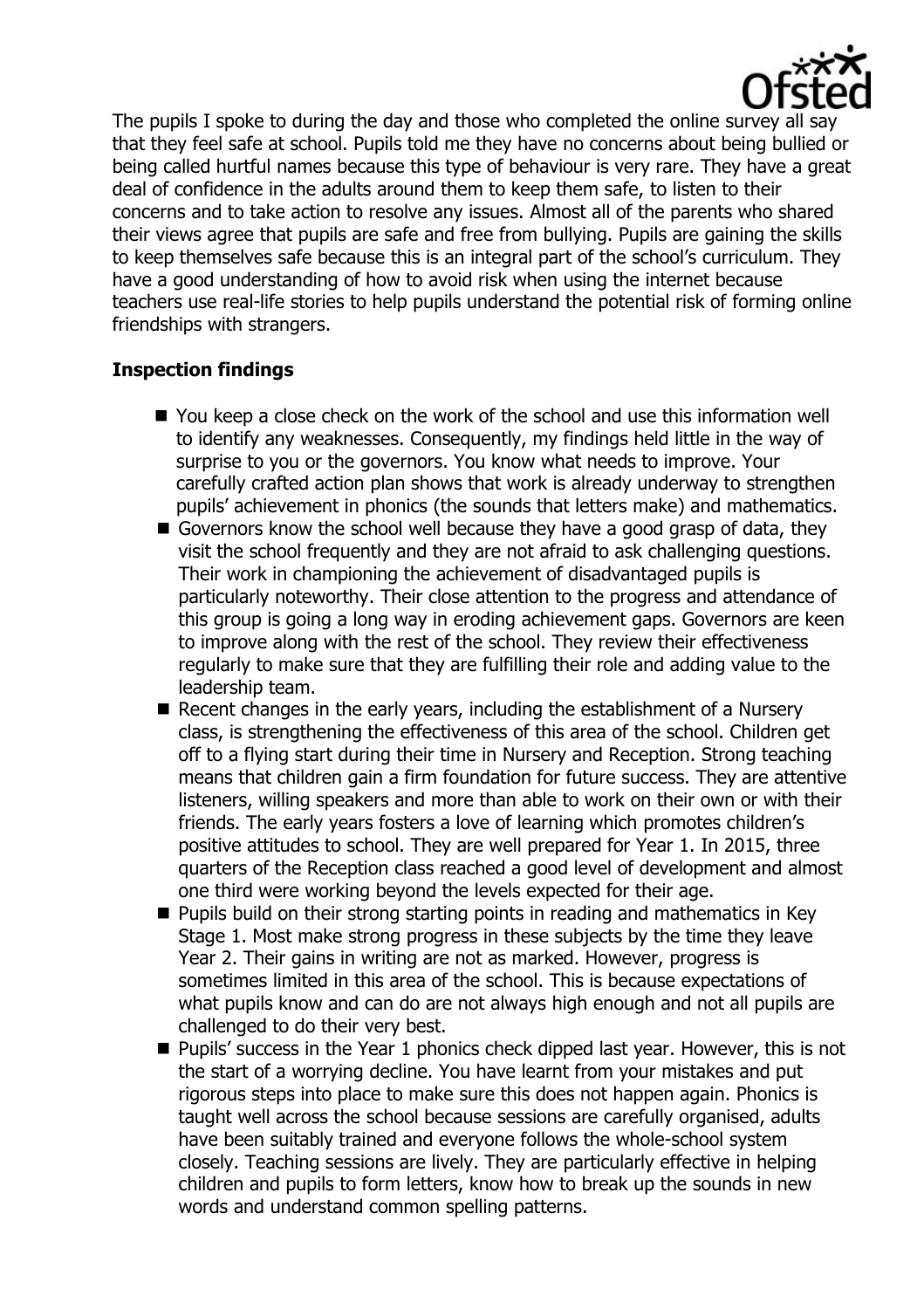

- **Pupils' progress in mathematics has floundered in recent times. Although it** broadly meets the national average, it is not as strong as reading or writing by the end of Year 6. The tide is turning because your actions are making a difference to how this subject is taught. Pupils' books show that they are gaining a sense of number, patterns and calculations. However, there are too few opportunities for pupils to put these new-found skills into action by solving problems that involve logic and reasoning.
- Respect and tolerance, underpinned by the Catholic ethos, pervade your school. As one pupil commented: 'We treat each other as we want to be treated ourselves.' Pupils are keen to take on responsibilities and make a contribution to the school. It was a real pleasure to watch the older pupils acting as buddies to children in the early years. Their gentle and patient approach was making a real difference to children's confidence and self-esteem. These aspects of school life, underpinned by your rich curriculum, are highly effective in nurturing pupils' spiritual, moral, social and cultural development and fostering their understanding of British values.

## **Next steps for the school**

Leaders and those responsible for governance should ensure that:

- $\blacksquare$  they help Key Stage 1 pupils to make even greater gains in their learning, particularly in writing, so that standards rise further by the end of Year 2
- pupils have greater opportunities to apply their mathematical skills to solve more complex problems, including those that involve logic and reasoning.

I am copying this letter to the Chair of the Governing Body, the Regional Schools Commissioner, the Director of Children's Services for Lancashire County Council and the Director of the Archdiocese of Liverpool. This letter will be published on the Ofsted website.

Yours sincerely

Joanne Olsson **Her Majesty's Inspector**

## **Information about the inspection**

During the inspection, I met with you, two middle leaders and five governors. I held discussions with a representative from the local authority and a group of older boys and girls. I also spoke to a number of pupils of different ages during playtime. We visited every classroom to talk to pupils, observe them at work and to look at their books. I chatted to a small number of parents at the start and end of the school day. I took account of the 60 responses on Parent View, including the 27 free text responses. I considered the 26 responses from the staff online questionnaire. I also evaluated the 42 online responses completed by pupils.